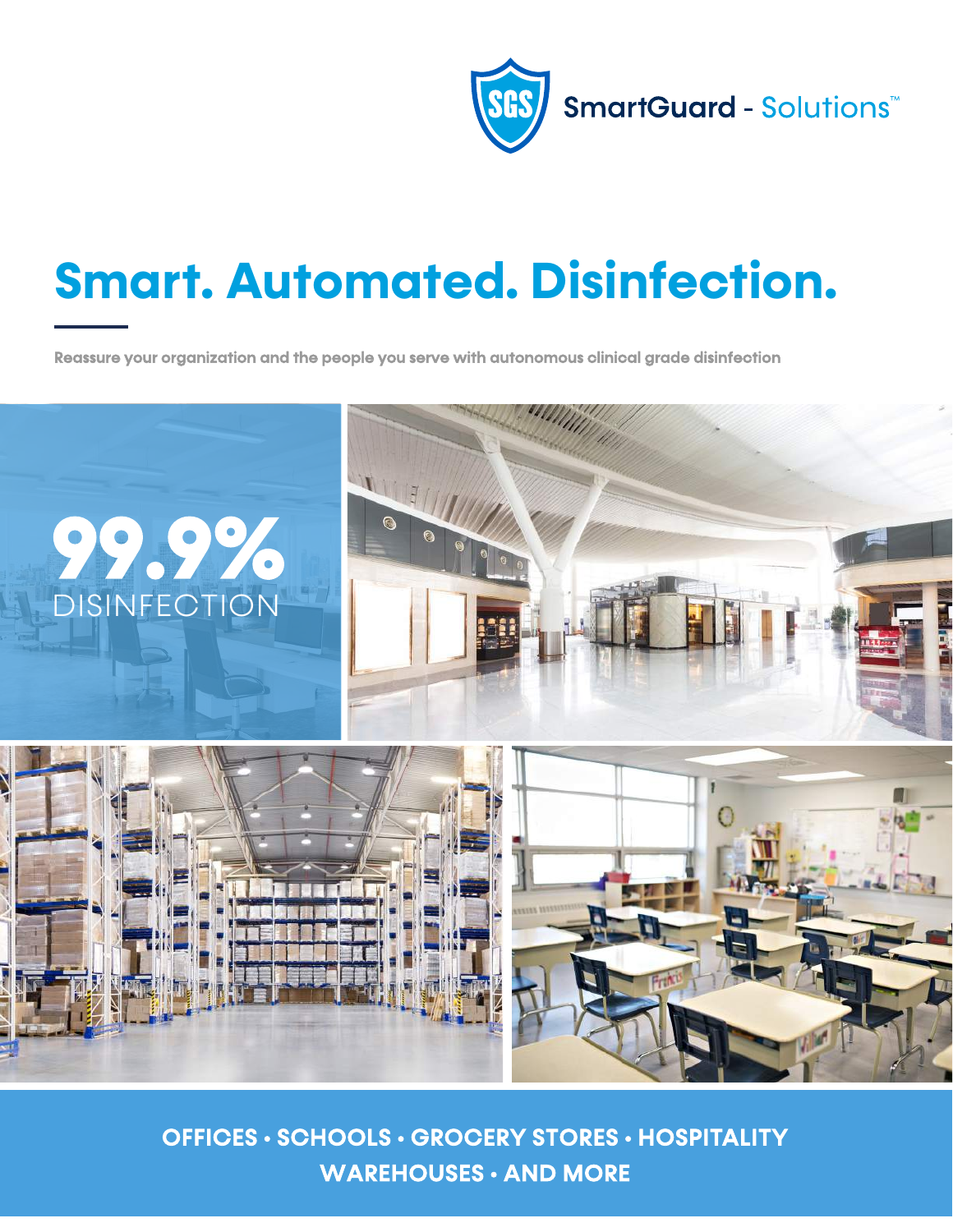

Fully autonomous disinfection throughout your facility targeting all high touch, high contact surfaces



Options for 2 or 4 light engines for increased disinfection efficiency



Broad Spectrum UV-C, UV-B and UV-A to kill bacteria and viruses\*

# ORDERING INFORMATION

EX: SGUV-2-G1

**MODEL** SGUV=SmartGuardUV

#### LIGHT ENGINES

2= 2 Light Engines 4= 4 Light Engines

### **GENERATIONS**

G1= Generation 1



irus. According to the EPA Emerging Viral Pathogens program, if an antimicrobic<br>ed viruses or any enveloped viruses, which include Coronaviridae (coronavirus). puro's UV disinfection lighting, powered by Violet Dorovirus, then it is deemed effective against any large a<br>Norovirus any large, non-enveloped viruses, like include Coronavirus, which include  $\alpha$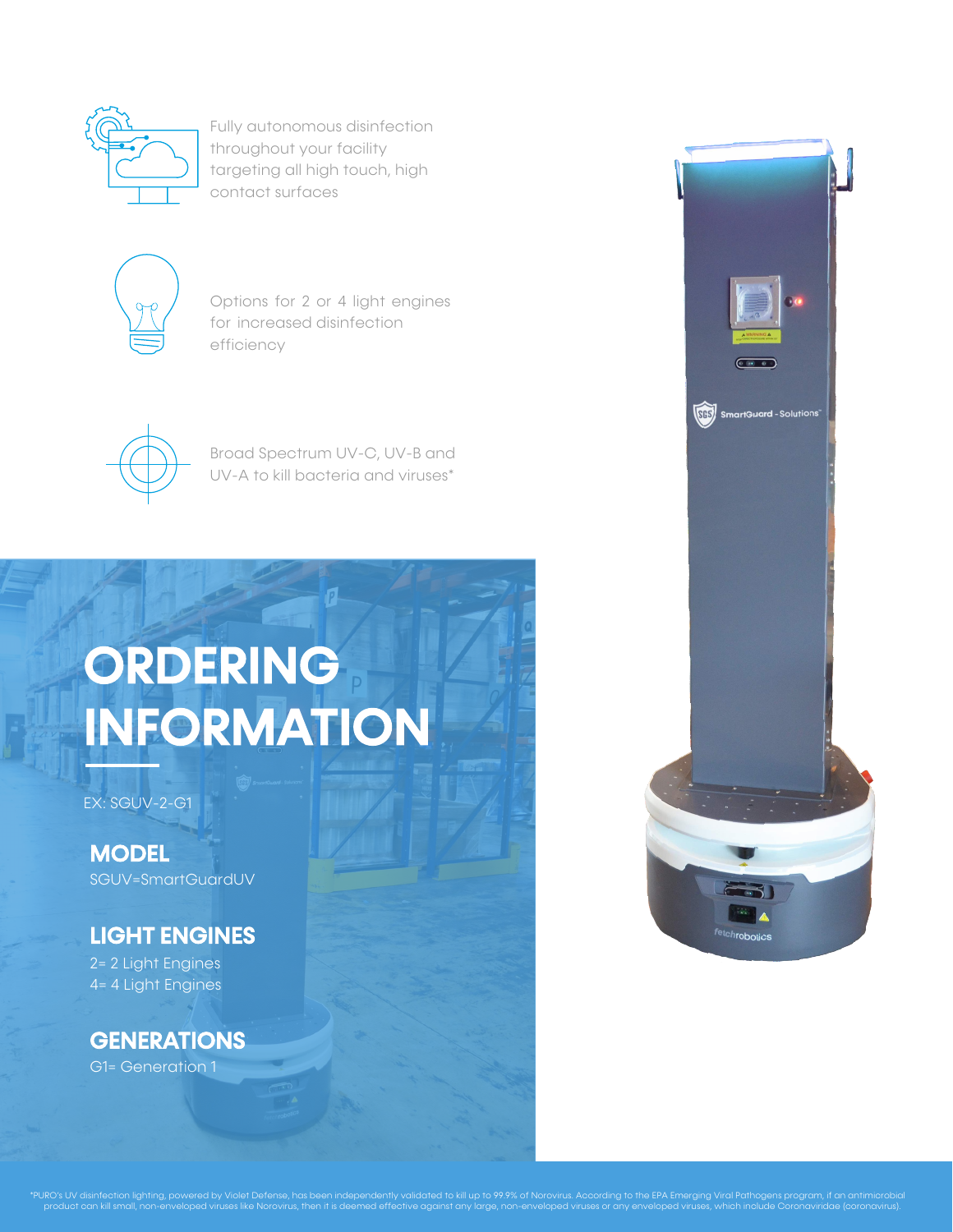## PRODUCT SPECIFICATIONS

#### UV SOURCE DIMENSIONS

| Light engine      | Proprietary pulsed xenon lamp                                                                | Length          | 22.50 Inches            |
|-------------------|----------------------------------------------------------------------------------------------|-----------------|-------------------------|
| Pulsed interval   | 1 UV flash every 6 seconds                                                                   | Width           | 20.75 Inches            |
| Wavelengths       | UV-C (200-280nm) germicidal<br>UV-B (280-320nm) germicidal<br>UV-A (320-400nm) antibacterial | Height          | 68.25 Inches            |
| Range             | 120 Inches horizontal 120 Inches<br>vertical                                                 | Weight          | 309 Pounds              |
| Beam angle        | 170° On either side (mobility<br>allows for full 360° coverage)                              |                 | <b>OPERATING INFORM</b> |
| Disinfection time | 120 Seconds (2 light engine model)<br>90 Seconds (4 light engine model)                      | <b>Run Time</b> | 8-10 hours per          |
| UV Flashes        | > 2 Million UV flashes                                                                       | Charge Time     | 4 hours to 90%          |

OPERATING ENVIRONMENT

Traversable aisle 37.4 Inches

Traversable gap 0.59 Inches

Ambient operating temperature

Ambient operating Humidity

### Length 22.50 Inches

| Width          | 20.75 Inches |
|----------------|--------------|
| Height         | 68.25 Inches |
| $M\alpha$ inht | 309 Pounds   |

#### **OPERATING INFORMATION**

| <u>IZU SECONOS (Z IIGNI ENGINE MOQEI)</u><br>90 Seconds (4 light engine model) | Run Time              | 8-10 hours per charge                               |
|--------------------------------------------------------------------------------|-----------------------|-----------------------------------------------------|
| > 2 Million UV flashes                                                         |                       | Charge Time 4 hours to 90%                          |
| <b>IG ENVIRONMENT</b>                                                          | Charging              | Autonomous Docking                                  |
| 41° F to 104° F                                                                | Speed                 | $3.4$ mph                                           |
| <80% RH non-condensing<br>*not rated for wet environments<br>or outdoors       | Turning<br>Radius     | Turn in place                                       |
| 37.4 Inches                                                                    | Wireless<br>Protocols | 802.11 a/b/g/n/ac 2T2Rw/<br>BT4.1, Atheros QCA6174A |
| 0.59 Inches                                                                    | <b>AMR</b> lifetime   | 9 years                                             |

#### **SAFETY**

| Light Engines | <b>Integrated Motion Sensors</b>                               |
|---------------|----------------------------------------------------------------|
| Robot         | LiDAR and 3D Depth Cameras for person and obstacle avoidance   |
| <b>FCC</b>    | Light engine compliance with Part 15 Class A                   |
| UL            | All internal components are UL listed                          |
| TUV           | Light engines tested and certified by TUV to UL specifications |

#### SmartGuard-Solutions.com